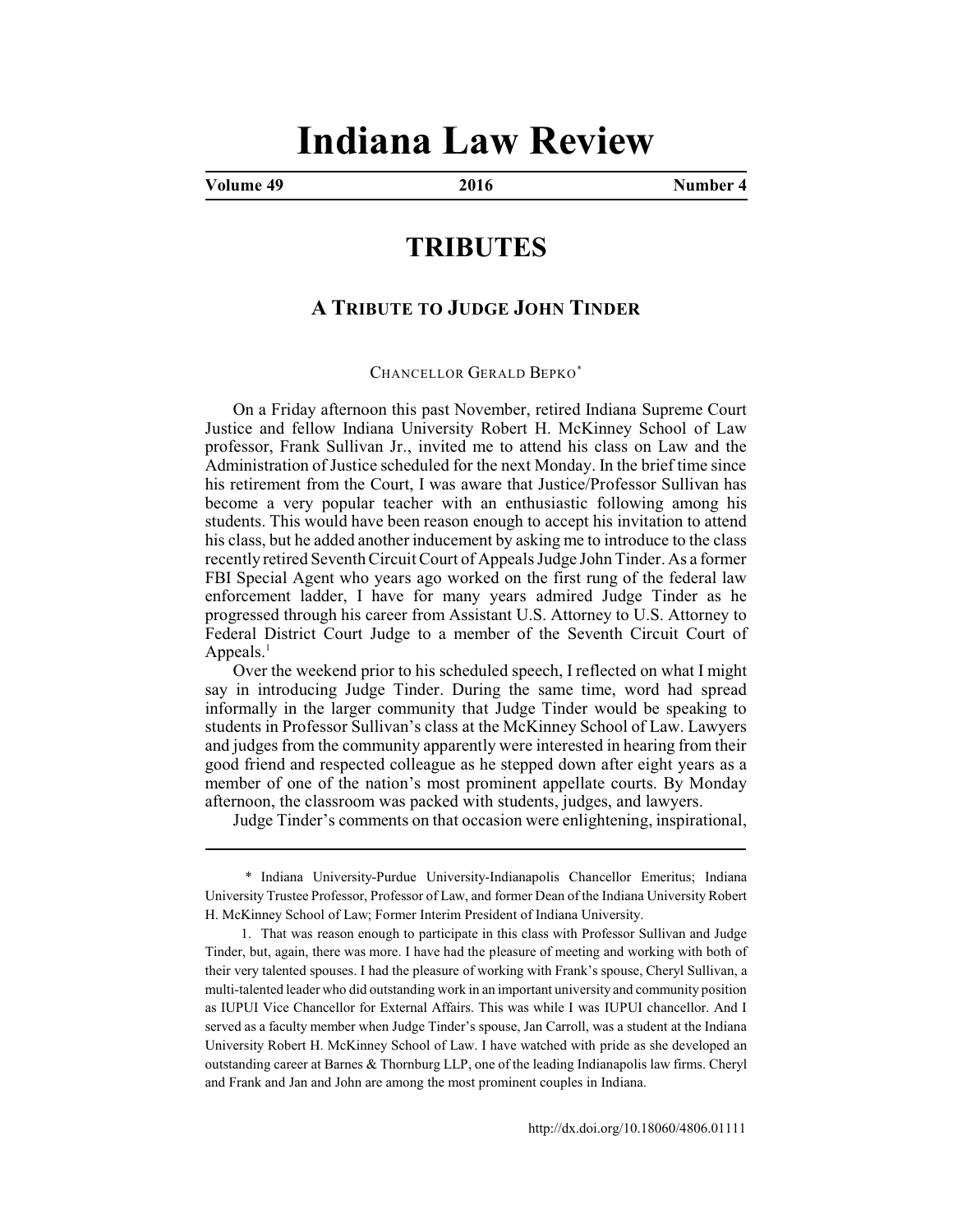and highly relevant to the students' study of important legal issues, many of which find their way into litigation and onto the dockets of federal appeals courts. The students responded to his presentation with resounding and appreciative applause. This written tribute to him, intended for inclusion in the *Indiana Law Review*, is an outgrowth of that afternoon's lecture by Judge Tinder and the result of Professor Sullivan's request. It is a distinct honor for me to have been tasked with this assignment.

Judge John D. Tinder's life in the law reflects the influence as well as the lessons he learned years ago from his lawyer-father, John G. Tinder. "Honest John Tinder," as he was dubbed at the height of his auspicious career, built a reputation for dedicated, effective public service as well as unshakable integrity as the Marion County Prosecuting Attorney. For a few years, the two John Tinders practiced law together in a small family firm in Indianapolis. Some who knew them both say they see the indelible mark of the father on the son's work and temperament and values. A plaque located near the library circulation desk at the McKinney School of Law gives witness to John Sr.'s remarkable contributions and stature in the legal community, as it reads: "Dedicated to the memory of John G. Tinder who studied at the McKinney School and graduated in 1938 to serve others as a vigorous and effective advocate and a highly respected member of the bar in Indianapolis for 60 years."

Clearly inspired by his father's example, John D. Tinder also chose to enter the legal profession. After completing his undergraduate work at Indiana University-Bloomington in 1972, he enrolled in the Indiana University Maurer School of Law, from which he graduated in 1975.<sup>2</sup> During law school, John worked as an intern in the U.S. Attorney's Office in Indianapolis.<sup>3</sup> His alma mater has demonstrated its pride in Judge Tinder's remarkable career and professional accomplishments by electing him into membership in the Distinguished Academy of Alumni Fellows. 4

John began his practice of law by serving as a public defender in the Marion County Criminal Courts.<sup>5</sup> He later became Chief Trial Deputy for the Marion County Prosecutor's Office.<sup>6</sup> In 1984, at the youthful age of thirty-four, he was appointed by President Ronald Reagan to serve as the U.S. Attorney for the Southern District of Indiana—the first of three federal presidential appointments he would ultimately hold over the course of his legal career.<sup>7</sup>

Two years later, in 1986, U.S. Senators Richard Lugar and Dan Quayle convened a merit selection committee to interview candidates for two vacancies on the Southern District bench and make recommendations as the best nominees to fill them. Of the five names sent forward by the committee, John was one of

<sup>2.</sup> *University Honors and Awards*, IND.U., https://honorsandawards.iu.edu/search-awards/ honoree.shtml?honoreeID=6209 [https://perma.cc/WE4S-4BGH] (last visited May 10, 2016).

<sup>3.</sup> *Id.*

<sup>4.</sup> *Id.*

<sup>5.</sup> *Id.* 

<sup>6.</sup> *Id.*

<sup>7.</sup> 153 CONG. REC. S15,888-01 (2007).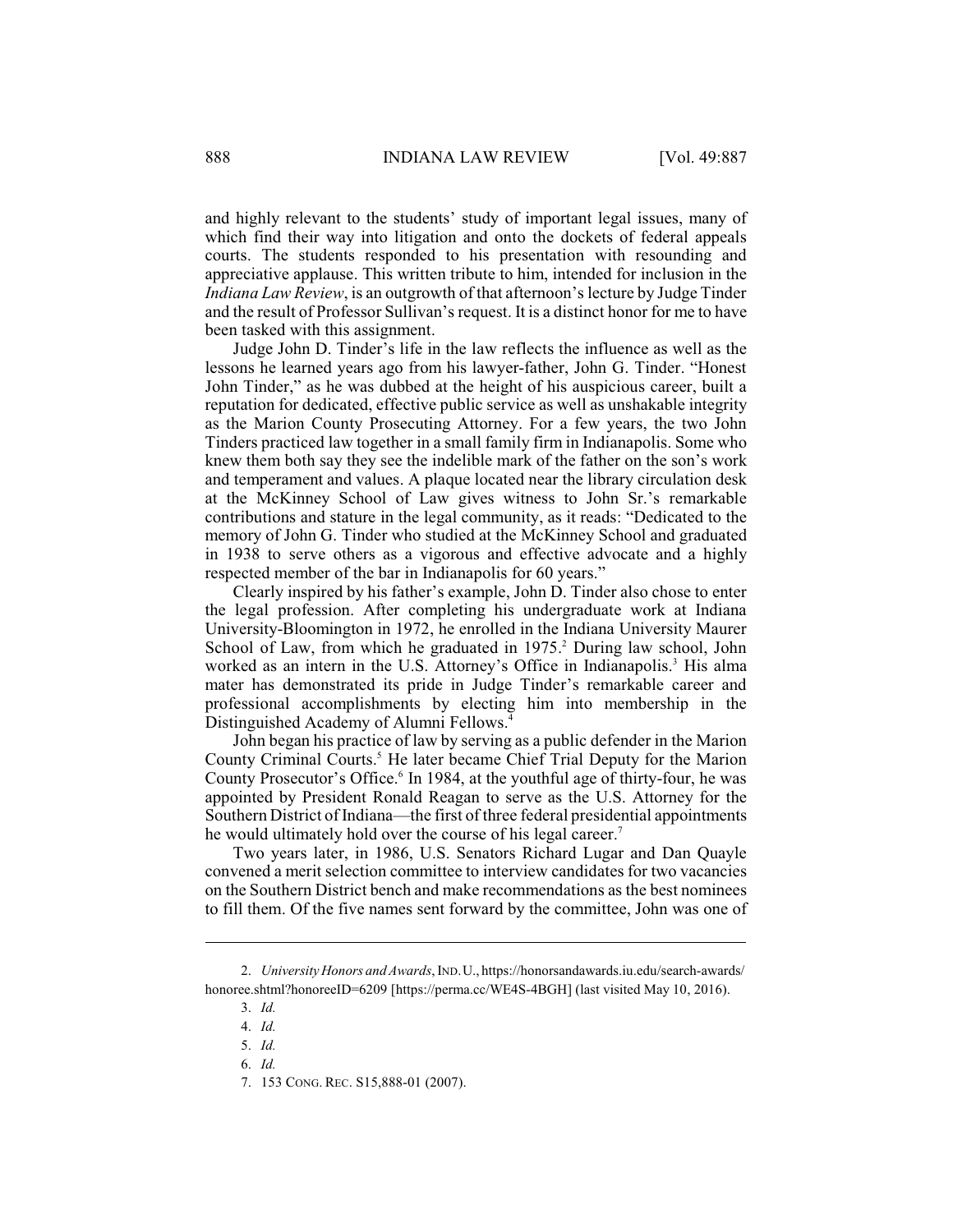the two selected. On March 31, 1987, President Reagan telephoned John to ask if he would accept an appointment to the Southern District in Indianapolis. About that conversation, John noted the President's call came the morning after IU Basketball standout, Keith Smart, had made the buzzer beating basket to win the NCAA Championship over a very talented Syracuse team. No true blue Hoosier will ever forget that moment of victory.<sup>8</sup> After assuring the President he would accept the nomination to the court, John compared the President asking him to become a federal district court judge to asking Coach Knight if he wanted Keith Smart to take that last-second shot the night before. President Reagan, according to John, picked up immediately on John's reference and enjoyed the humorous comparison. Judge Tinder's nomination was confirmed by the U.S. Senate on August 7, 1987, a brief twelve years after he had graduated from law school.

Over the next twenty years, Judge Tinder served with remarkable skill and dedication, with fairness and insight and wisdom as a district court judge. Many lawyers and even a few litigants who appeared before him have shared with me their positive assessments of the manner in which he handled their cases. They have remarked on his knowledge of the legal process and his sustained efforts to improve the ways in which justice was administered; they appreciated his patience, especially with litigants who were unfamiliar with the judicial process; and they admired his pragmatic, sensible, businesslike approach to resolving the problems of a case. Where his confidence might have waned or his knowledge proved incomplete, Judge John did the hard work necessary to overcome those deficiencies. These are the qualities of all good judges, of course, but in him they were present in special ways and in fulsome measure.

His disciplined congeniality as a judge contributed to the formation of a wide circle of friends on the bench, in the legal profession, and in his two favorite pastimes: golf and baseball. I understand the attraction of these activities. First, golf is a game governed by a complex web of self-enforced rules, which are a comfortable surrounding for those of us who have studied law. I've enjoyed the game although as an advanced stage septuagenarian I have succumbed to the temptation of a "mulligan" on the first tee, and an occasional conceded putt to "keep up with a good pace of play." Having never played golf with him I don't know if Judge Tinder has adopted these practices, but from afar I would guess that he would decline any such deviation from the Rules of Golf which I think he learned in a CYO golf league.

His other avocation is baseball, another sport popular within the legal profession. I understand this, too. I've been involved in baseball as a fan and recreational player to the point where, along with the IUPUI leadership, friends in the community held a baseball themed retirement party for Jean and me.<sup>9</sup>

<sup>8.</sup> *See Keith Smart 1987 "The Shot*,*"* YOUTUBE (Oct. 16, 2006), https://www.youtube.com/ watch?v=2dgkmikdVM8 [https://perma.cc/4PC9-NPKS].

<sup>9.</sup> This was in 2003 in what was then the new Marriott Hotel in downtown Indianapolis. Former Governor Frank O'Bannon joined in the fun and former Indiana Supreme Court Chief Justice Randall Shepard created a poetic story about my retirement using the model of Casey at the Bat. And the wonderful Judge Sarah Evans Barker organized and led a group of singing nuns to lift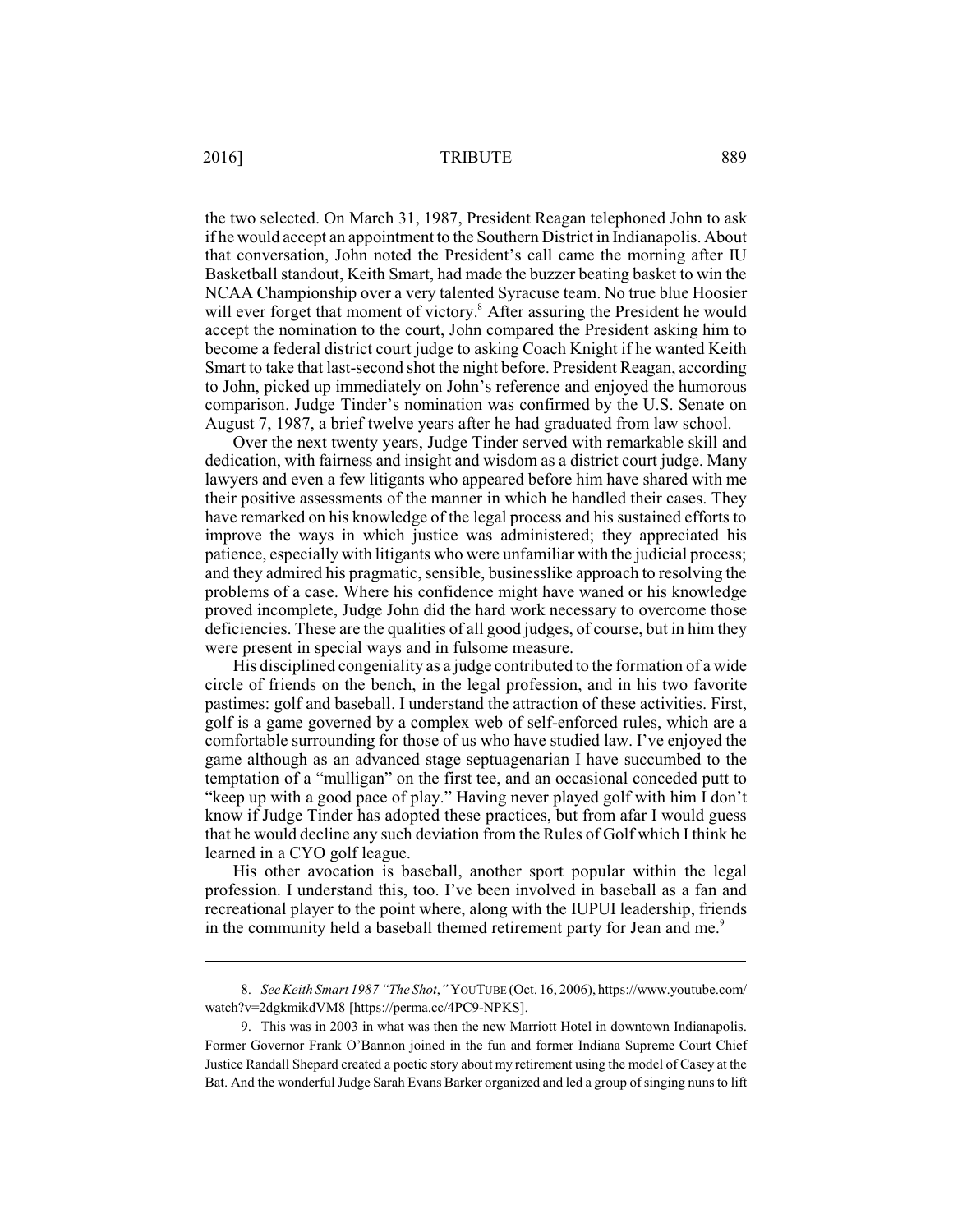Judge Tinder's interest in baseball should cause him to read columns and books by George Will—one of my favorite observers of the game—who has written about the national pastime, its players, and even its ball parks.<sup>10</sup> Because George Will's writing tends toward the cerebral and the Republican side of the political center, I would think that Judge Tinder would be an avid Will reader. Unfortunately, George Will is a dedicated fan of the Chicago Cubs, a team that plays in the same league as Judge Tinder's favorite team, the Los Angeles Dodgers. I understand that John Tinder once attended the Fantasy Camp during spring training of the Los Angeles Dodgers and that, on another occasion, he was listed in an Indianapolis Star box score for a Dodgers game showing that one John Tinder had one hit in one at bat. If validated, he would be the only player to have a lifetime perfect major league batting average of 1000.

A judge's law clerks are a judge's closest confidants and collaborators. Working side by side to resolve the disputes entrusted to them, the relationship engenders a trust and affection, an appreciation and a friendship that typically lasts a lifetime. Judges prize these relationships, as do the clerks. Judge Tinder has benefitted from a particularly talented and dedicated cadre of law clerks, whose devotion to him has on occasion been revealed in online disclosures after the clerks' terms have ended. Judge Tinder was interviewed once for a publication entitled Article 3 Groupies, or A3G, by an admiring reporter who referred to him as the "Magnificent Judge John D. Tinder."<sup>11</sup> The article recounted that his former clerks "raved about their fabulous clerkship experiences with (him), giving (him) props for being an extremely nice and easy going person with a great sense of humor."<sup>12</sup> This is high praise, indeed, especially when it comes from the people who were most closely associated with him in a daily context.

Along with his commitment to justice, Judge Tinder's goal was to create an excellent learning experience for his clerks, much as a professor seeks to establish with his students. For this result to occur, the clerks must be given enough responsibility to make the experience deeply meaningful, allowing them to understand factual intricacies, to wrestle with legal complexity, to embrace a certain level of ambiguity, and to produce just results. In response to the questions asked of him during the A3G interview, Judge Tinder explained his pedagogy in this way:

Isuppose that the role of a law clerk is comparable to that of an associate in a law firm working with a partner on a project. We work as a team in

and temper some of the frivolity. I will be ever grateful to her as a co-chair and leader of the event and proud to be her friend.

<sup>10.</sup> *See, e.g.*, GEORGE F. WILL, A NICE LITTLE PLACE ON THE NORTH SIDE: WRIGLEY FIELD AT ONE HUNDRED YEARS (1<sup>st</sup> ed. 2014).

<sup>11.</sup> *Questions Presented: Judge John D. Tinder!!!(Part 1)*, UNDERNEATH THEIR ROBES (Mar. 4, 2005), http://underneaththeirrobes.blogs.com/main/2005/03/questions\_prese.html [https://perma.cc/SG56-A4S8].

<sup>12.</sup> *Id.*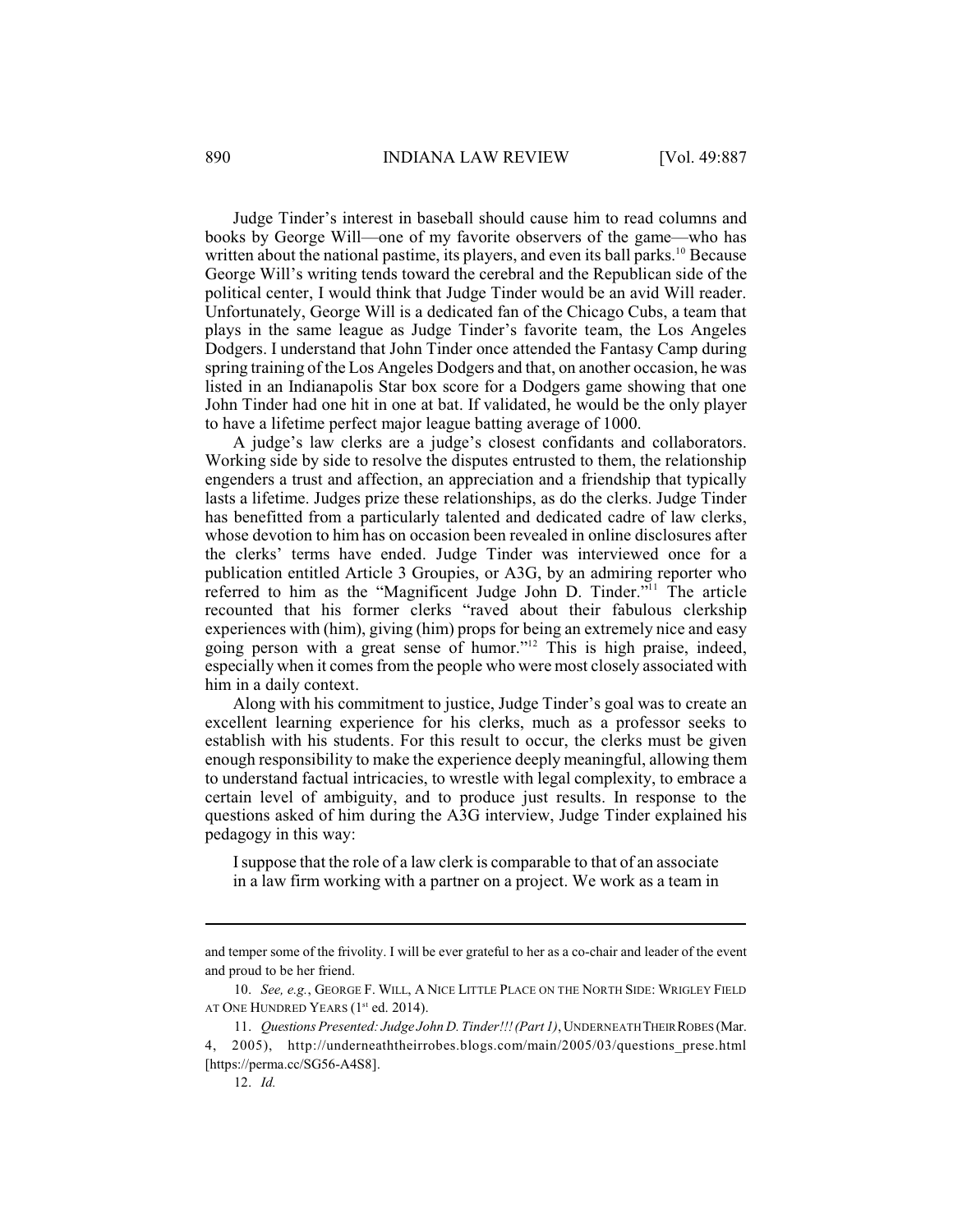## 2016] TRIBUTE 891

trying to find the best solutions to the cases before the court . . . A clerkship won't teach a young lawyer everything he/she needs to know about litigation to become a capable litigator, but it would be difficult to leave a clerkship without some significant insight into the litigation process. Regardless of the area of law that the clerk goes into, I hope they leave a clerkship with me with a useful sense of how and why difficult decisions are made in litigation.<sup>13</sup>

When Judge Tinder was under consideration for appointment to the Seventh Circuit Court of Appeals, he appeared for his confirmation hearing before the Senate Judiciary Committee escorted by two incomparable supporters and statesmen, Senators Richard Lugar and Evan Bayh. These senators developed a judicial selection process marked by careful review, expeditious processing, and bipartisan collegiality—for which they were frequently complimented by the Chairman of the Judiciary Committee, Senator Patrick Leahy, as a model of statesmanship and senatorial leadership.<sup>14</sup> At the hearing when Judge Tinder's nomination was under consideration by the Committee, these words of introduction were spoken by Senator Lugar:

[L]ast year, Circuit Judge Dan Manion [an IU McKinney alumnus] informed me of his decision to assume senior status after a distinguished career of public service. Given this upcoming vacancy and the need for continued strong leadership, I was pleased to join with my colleague Evan Bayh in commending John Tinder to President Bush. This selection was the product of a bipartisan process and reflective of the importance of finding highly qualified Federal judges to carry forward the tradition of fair, principled, and collegial leadership. As the Founders observed when our Constitution was drafted, few persons "will have sufficient skill in the laws to qualify them for the station of judges" and "the number must be still smaller of those who unite the requisite integrity with the requisite knowledge." Judge Tinder embodies the rare combination that the Framers envisioned. I have known John for many years and I have always been impressed with his high energy, resolute integrity, and remarkable dedication to public service . . . Throughout John's career, his reputation for personal courtesy, fairness, decency and integrity was equally well-earned and widespread among colleagues and opposing counsel alike and on both sides of the political aisle. The Senate has already unanimously confirmed him twice [as U.S. Attorney and Judge in the Southern District of Indiana], and it is not surprising that news of his Circuit Court nomination has been well received by stakeholders in the legal community and the public. I am also pleased with John's experience and professionalism were recognized by the American Bar Association which bestowed their highest rating of "well

<sup>13.</sup> *Id.*

<sup>14.</sup> 153 CONG. REC. S15,888-01 (2007).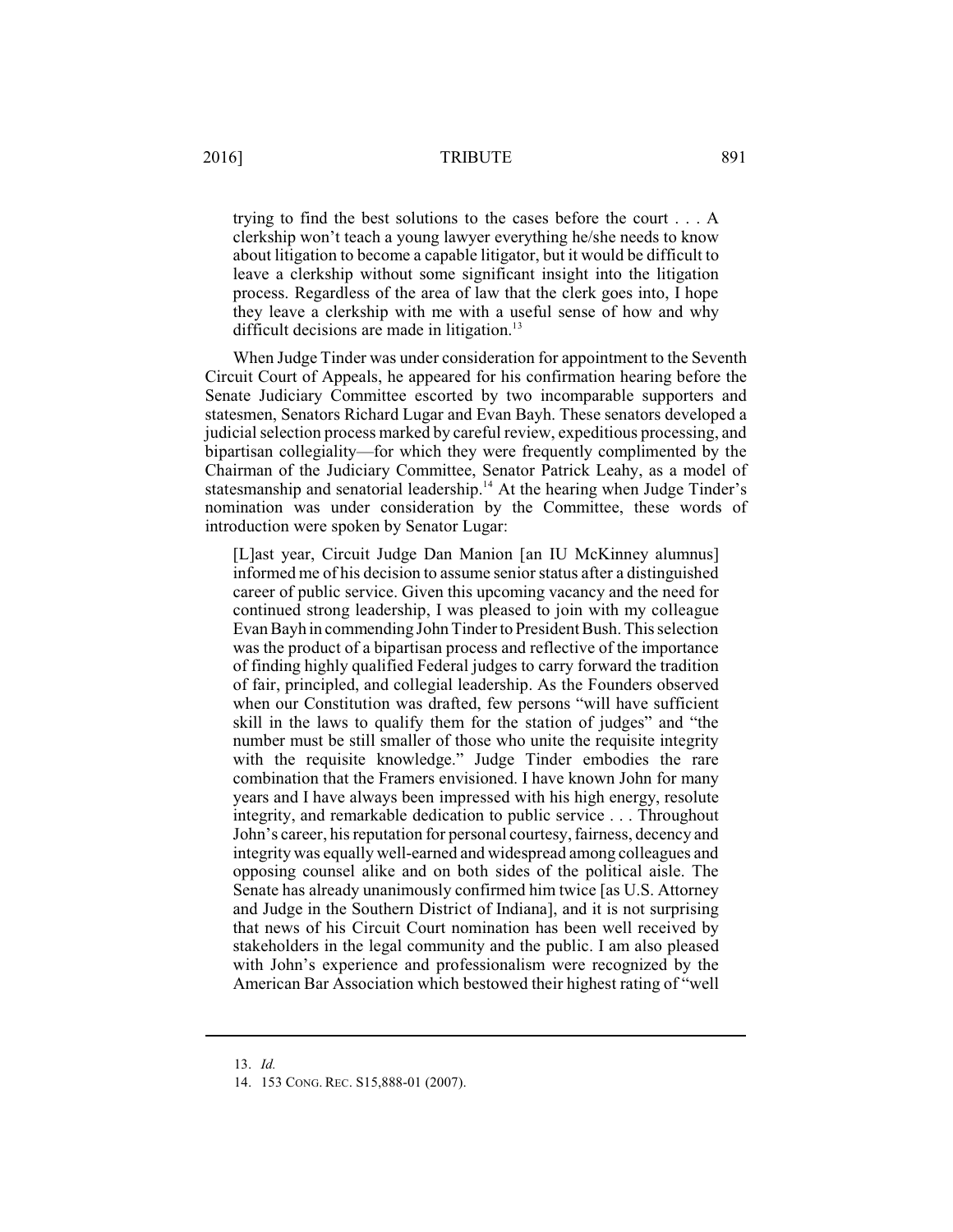qualified" for his nomination. 15

Then Senator Lugar introduced Senator Bayh who said:

Thank you, Mr. Chairman. I would like to associate myself with the very appropriate and thoughtful comments of my friend and colleague, Senator Lugar. I won't take the time to re-cover all of that ground; I don't think, in this case, it is necessary. But I would like to make three points. First, Dick, I'd like to thank you for your courtesy. Mr. Chairman, you should know that Senator Lugar reached out to me, sought my counsel and advice about this nomination. He did not have to, as you know, but he did. Perhaps it is the Hoosier way, trying to work things together, but I wish it was more of the Senate way as well. So, I want to thank him for that courtesy. It's always a pleasure working with Dick Lugar. Secondly, in this case it was an easy decision, Mr. Chairman. I have known John Tinder and his wife Jan, who is with us today, for more than 20 years, professionally and socially. My wife Susan and Jan used to practice law together some time ago. I have seen John have an exemplary career, first as a prosecutor. John, I can't believe you were all of 34 years when President Reagan selected you for that position. Of course, then some people were surprised I was 33 when I was elected Governor. Maybe that is a Hoosier trait as well. He has gone on to be an outstanding, not only individual attorney in private practice, but on the Federal bench, as Senator Lugar was saying. He is the embodiment of good judicial temperament, intellect, and even-handedness. He has been praised from both sides of the political spectrum for his service in the Southern District of Indiana, and I am confident will receive those kinds of reviews as well on the Seventh Circuit. So, he enjoys my wholehearted support, Mr. Chairman. Finally, just let me say that if we had more nominees like John Tinder we'd have less fighting around this place. He's a good judge. He's a good lawyer. He's thoughtful. He's nonpartisan. I hope that, going forward, perhaps others of a similar mold will come before us so that we can do our duty with a minimum of acrimony. Having said all that, I give my highest endorsement and strong support to this nominee.<sup>16</sup>

Judge Tinder was confirmed by the U.S. Senate on December 18, 2007 by a 93-0 vote<sup>17</sup> and he served as a distinguished, productive, beloved member of that tribunal for seven years, until he reached the age of sixty-five and was eligible

<sup>15.</sup> *Id.*

<sup>16.</sup> *Confirmation Hearings on Federal Appointments Before the S. Comm. on the Judiciary*, 110th Cong. 2-3 (2007), *available at* https://www.gpo.gov/fdsys/pkg/CHRG-110shrg47206/html/ CHRG-110shrg47206.htm [https://perma.cc/RRL4-SLHP].

<sup>17.</sup> *U.S. Senate Roll Call Votes 110th Congress - 1st Session*, U.S. SENATE, http://www.senate.gov/legislative/LIS/roll\_call\_lists/roll\_call\_vote\_cfm.cfm?congress=110&ses sion=1&vote=00442 [https://perma.cc/72TJ-6H85] (last visited May 10, 2016).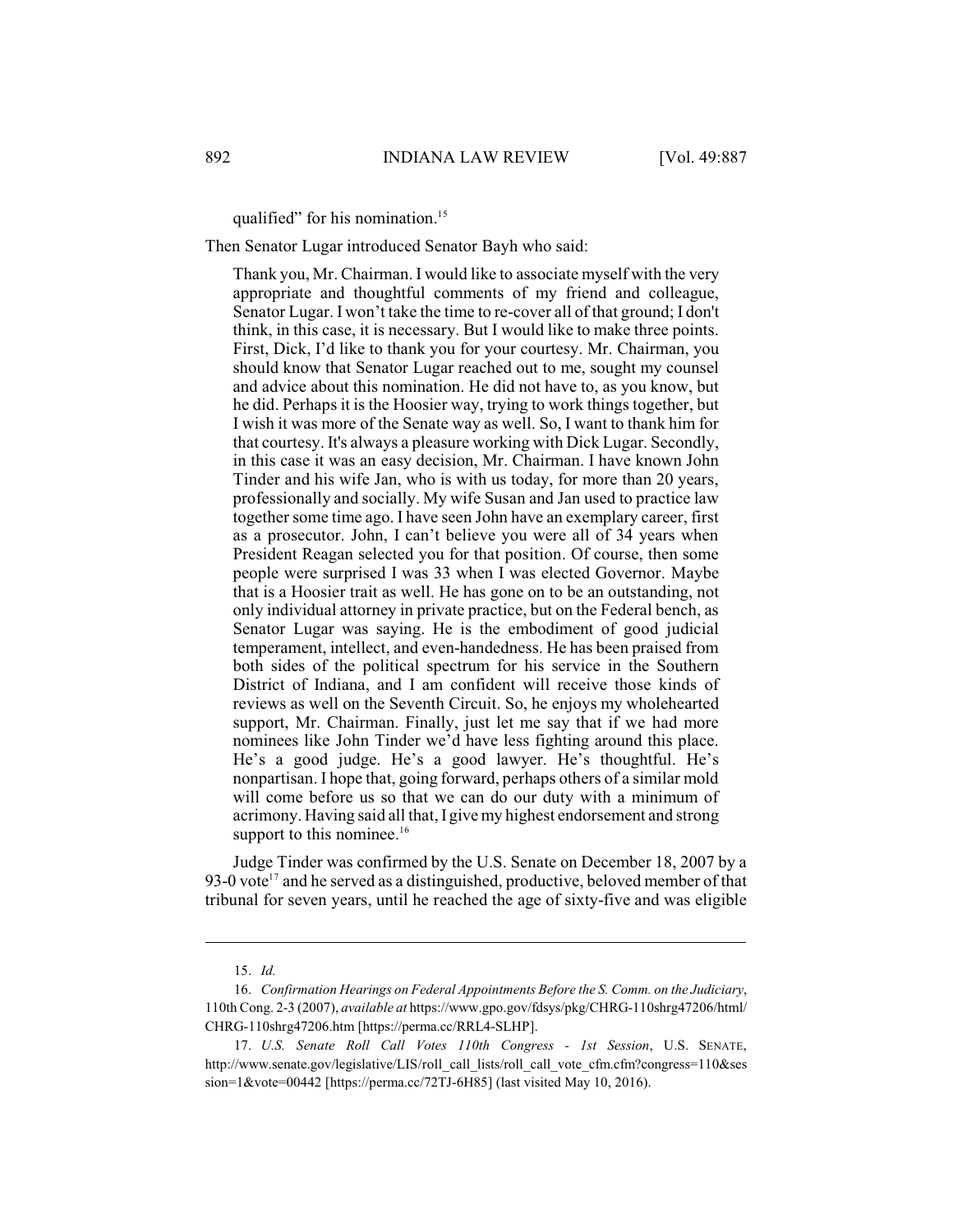for retirement. At that time, in 2015, he decided to step down from the Seventh Circuit at a time when he could still devote himself to other activities and opportunities that awaited him in his later years.<sup>18</sup> Not wanting to call attention to his decision to retire before an official announcement was made, he attempted to proceed quietly towards that time of transition. Secrecy proved elusive when, in response to a clerkship applicant, he candidly mentioned that he would be leaving the court in 2015 and thus would not be in a position to hire any additional clerks. Somehow this letter reached the attention of the blog *Above the* Law and Judge Tinder's hand was tipped.<sup>19</sup> He explained he had "wanted to give clerkship applicants some guidance about (his) future plans while holding off on a public announcement for a little bit longer. But it looks like (the blog) found out—as you always do—and here we are!"<sup>20</sup>

His departure from the Seventh Circuit was greeted by his colleagues' expressions of regret in having to say farewell, in losing him as a part of the court, and no longer being able to enjoy his daily companionship and collegiality. And there were expressions of appreciation, admiration, and affection for him. Judge Frank Easterbrook wrote, "We'll never forget both your wisdom and generosity in our mutual work."<sup>21</sup> Judge Richard Posner wrote, "Yours is the ideal judicial temperament, sagacity, and graceful expression."<sup>22</sup> Judge Diane Sykes wrote, "I'm grateful for your friendship and will miss your quick brilliance and wit."<sup>23</sup> These moving and generous assessments of John's judicial service capture qualities that have been associated with his career frombeginning to end.

These collegial expressions of his fellow judges were made a part of a display commemorating and celebrating Judge Tinder's career which was installed in the main corridor of the first floor of the Birch Bayh Federal Building and U.S. Courthouse in Indianapolis.<sup>24</sup> The display also included a collection of awards, photographs, presidential commissions, and other tributes, which were intended to remain in place until at least August  $15$ ,  $2015.^{25}$  This was a celebration of his eight years on the Seventh Circuit since 2007, his twenty years of service on the U.S. District Court for the Southern District of Indiana, and his

<sup>18.</sup> David Lat & Staci Zaretsky, *Rejection Letter of The Day: You Can't Clerk for Me Because…I'm Quitting!*, ABOVE LAW (Mar. 3, 2014, 6:31 PM), http://abovethelaw.com/2014/03/ rejection-letter-of-the-day-you-cant-clerk-for-me-because-im-quitting/ [https://perma.cc/GU3L-WUBS].

<sup>19.</sup> *Id.*

<sup>20.</sup> *Id.*

<sup>21.</sup> Dave Stafford, *Tinder Departs 7th Circuit*, IND. LAW. (Jul. 29, 2015), http://www. theindianalawyer.com/article/print?articleId=37799 [https://perma.cc/JH3B-4LA7].

<sup>22.</sup> *Id.*

<sup>23.</sup> *Id.*

<sup>24.</sup> *Display Celebrates Judge Tinder's Career*, U.S. DISTRICT CT. FOR S. DISTRICT INDIANA (June 23, 2015), http://www.insd.uscourts.gov/news/display-celebrates-judge-tinders-career [https://perma.cc/BD26-QCJ5].

<sup>25.</sup> *Id.*